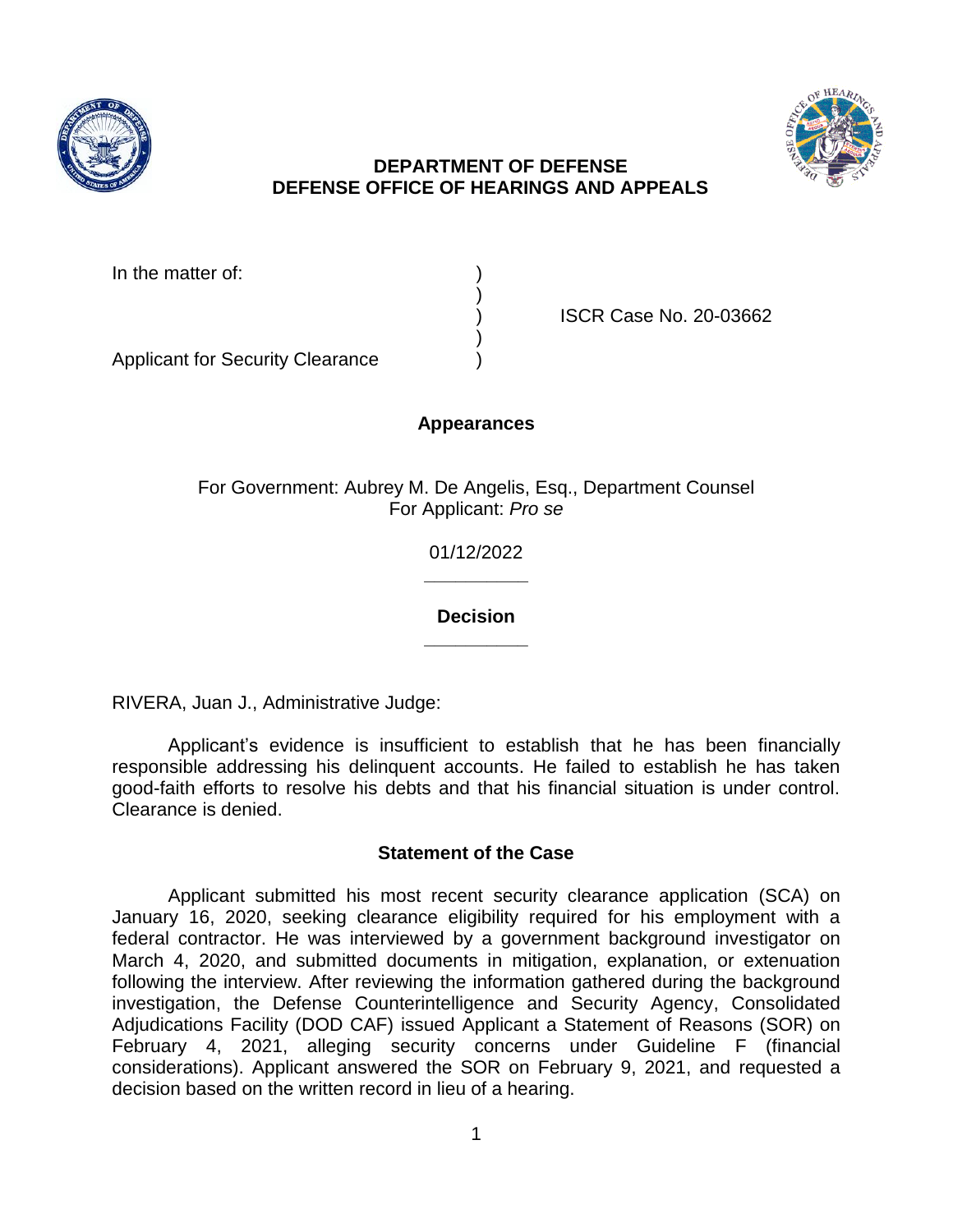A copy of the Government's file of relevant material (FORM), containing the evidence supporting the security concerns, was provided to Applicant on September 10, 2021. He received the FORM on October 6, 2021, and was given 30 days after receipt of the FORM to raise objections, to submit evidence in extenuation and mitigation, and to submit evidence of his efforts to resolve his financial problems. He did not submit an answer to the FORM. The case was assigned to me on December 2, 2021. Without objections, I admitted and considered the Government's proposed evidence and Applicant's documentary evidence submitted in response to the SOR.

#### **Findings of Fact**

The SOR alleges five delinquent accounts including: three charged-off credit accounts for \$10,542 (SOR ¶¶ 1.a through 1.c); and two accounts in collection, totaling around \$1,272 (SOR ¶¶ 1.d and 1.e). In his answers to the SOR, Applicant admitted SOR ¶ 1.a, and denied all of the remaining SOR allegations. His admission is incorporated herein in my findings of fact. After a thorough review of the record evidence, I make the following additional findings of fact:

Applicant is 50 years old. He graduated from high school in 1989, and shortly thereafter enlisted in the U.S. Army. Apparently, he served about a year on active duty and was then transferred to the Inactive Reserve where he served until 1997. He stated that he received an honorable discharge. While in the service, Applicant was granted eligibility for access to top-secret and sensitive compartmented information (SCI).

A federal contractor hired Applicant in 2006, and he has been working for subsequent federal contractors to present as a contract security supervisor. He also worked part-time for another federal contractor between 2009 and 2014. He was granted eligibility for access to secret information in 2009 and to top-secret in 2011. His access to classified information has been continued to present. His employment history indicates no periods of unemployment or underemployment. Applicant married his wife in 2008. They have six children, ages 31, 30, 27, 15, 11, and 10. He previously married in 1989 and became a widower in 1994.

All of the SOR debts are established by the credit reports in evidence, Applicant's SOR admission, and his statement to investigators during his March 4, 2020 interview. (FORM, Items 6-8; Item 5) The status of the accounts alleged in the SOR follows:

SOR ¶ 1.a (\$6,264) is a credit card account Applicant opened in 2010. He made his last payment on the account in about 2018, and after many collection efforts, the creditor charged-off the account. Applicant submitted no additional information on this account or any evidence of his intent (if any) to resolve this debt in the future.

SOR ¶¶ 1.b (\$2,936); 1.c (\$1,342); and 1.d (\$733) alleged charged-off credit card accounts owed to the same credit provider. In his SOR answer, Applicant denied the three allegations. However, in his March 2020 statement, he admitted having some accounts with the provider and claimed the accounts became delinquent because he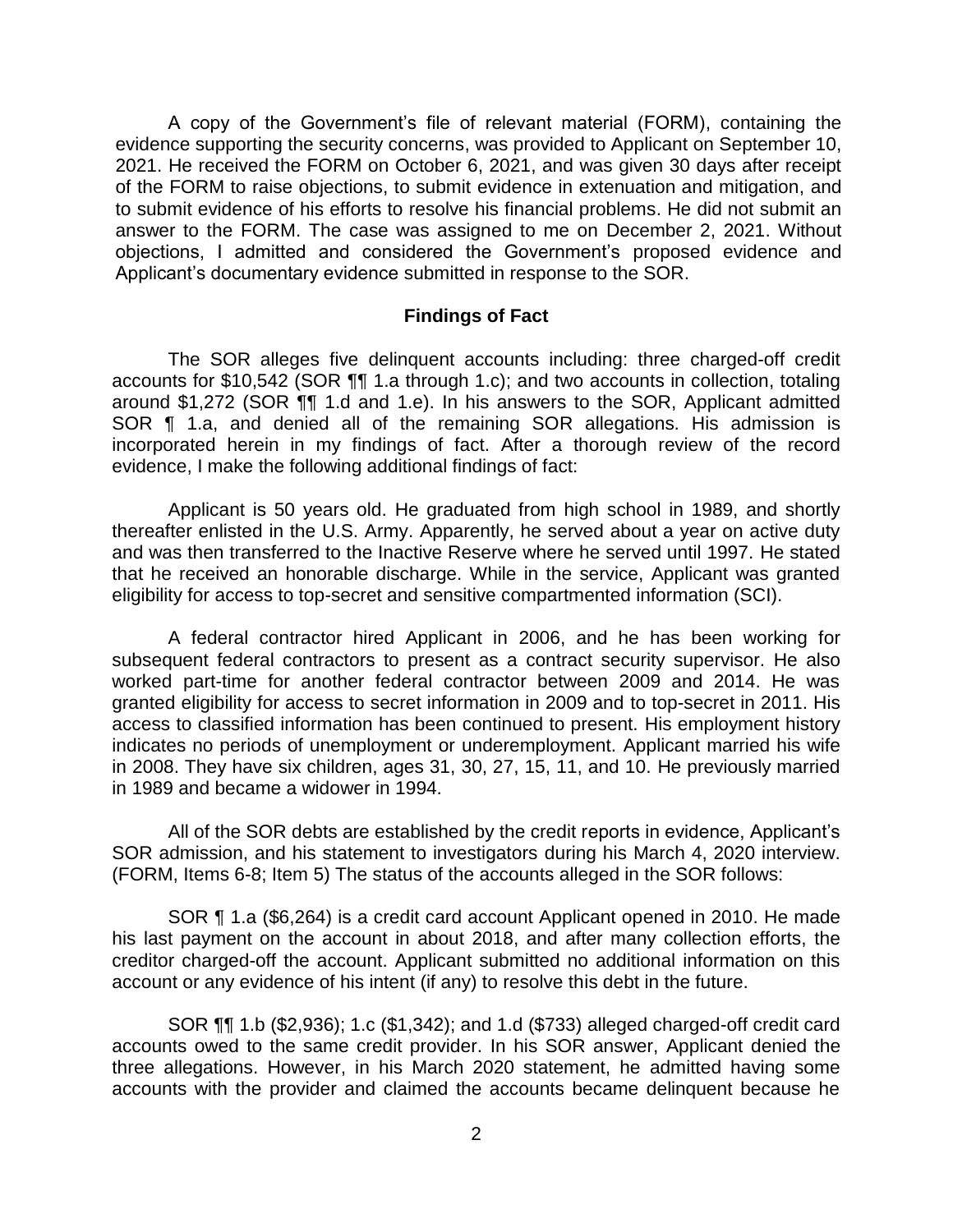had to provide financial help to his parents and grandparents. He provided no documentary evidence to corroborate the need for him to provide financial support to relatives, the period when the support was provided, or the extent of the financial support.

State court records show that the credit provider successfully filed at least two collection actions against Applicant. In 2017, it filed a collection action for \$3,580, and obtained a consent judgment for \$2,860 in January 2020. The judgment was satisfied in September 2020. (FORM, Item 9) Apparently, some of Applicant's property was garnished to satisfy part of the judgment. (FORM, Item 9)

In December 2017, the creditor filed a collection action for \$1,518, and obtained a consent judgment for \$1,288 in January 2020. A lien was recorded against Applicant in October 2020, and a garnishment of wages was granted in May 2021. (FORM, Items 10 and 11) Applicant submitted no evidence to show that this judgment has been satisfied.

SOR ¶ 1.d (\$733) alleged an account in collection by a collection company on behalf of the same credit provider alleged in SOR ¶¶ 1.b and 1.c. In his SOR answer, Applicant denied the allegation. However, in his March 2020 statement, he admitted having some accounts with the provider and claimed the accounts became delinquent because he had to provide financial help to his parents and grandparents. He provided no documentary evidence to corroborate the financial support provided. The account is established by the record evidence. Applicant submitted no evidence to show that the account has been paid or otherwise resolved.

SOR ¶ 1.e (\$539) alleged a medical account in collection. In his March 2020 statement, Applicant admitted that he incurred the medical expense in 2014. He believed his insurance would have paid the debt, but then discovered it was not paid. Applicant submitted no evidence of his efforts to contact the creditor or to repay the debt. He disputed this debt, and the debts alleged in SOR ¶¶ 1.b, 1.c, and 1.d in January 2020. He submitted no reasonable basis to justify the disputes.

Applicant submitted no evidence about his efforts to pay his debts, or of any contacts with his creditors to establish payment arrangement. He presented no evidence to show he has participated in financial counseling or has a working budget. He did not present evidence of his and his wife's current financial situation (gross monthly income, deductions, monthly expenses, and monthly net remainder).

Except for the accounts alleged in SOR ¶¶ 1.a (\$6,264) and 1.c (\$1,342), Applicant's September 2021 credit report shows no additional delinquencies. He paid a \$36 medical account in collection in September 2021, and has a credit card with a \$3,070 balance that is over his \$2,700 credit limit, but it is not past due. The 2021 credit report also shows that he is current (pays as agreed) on his auto loan with a monthly payment of \$651, and on his monthly mortgage payments for \$446 and \$1,990. Without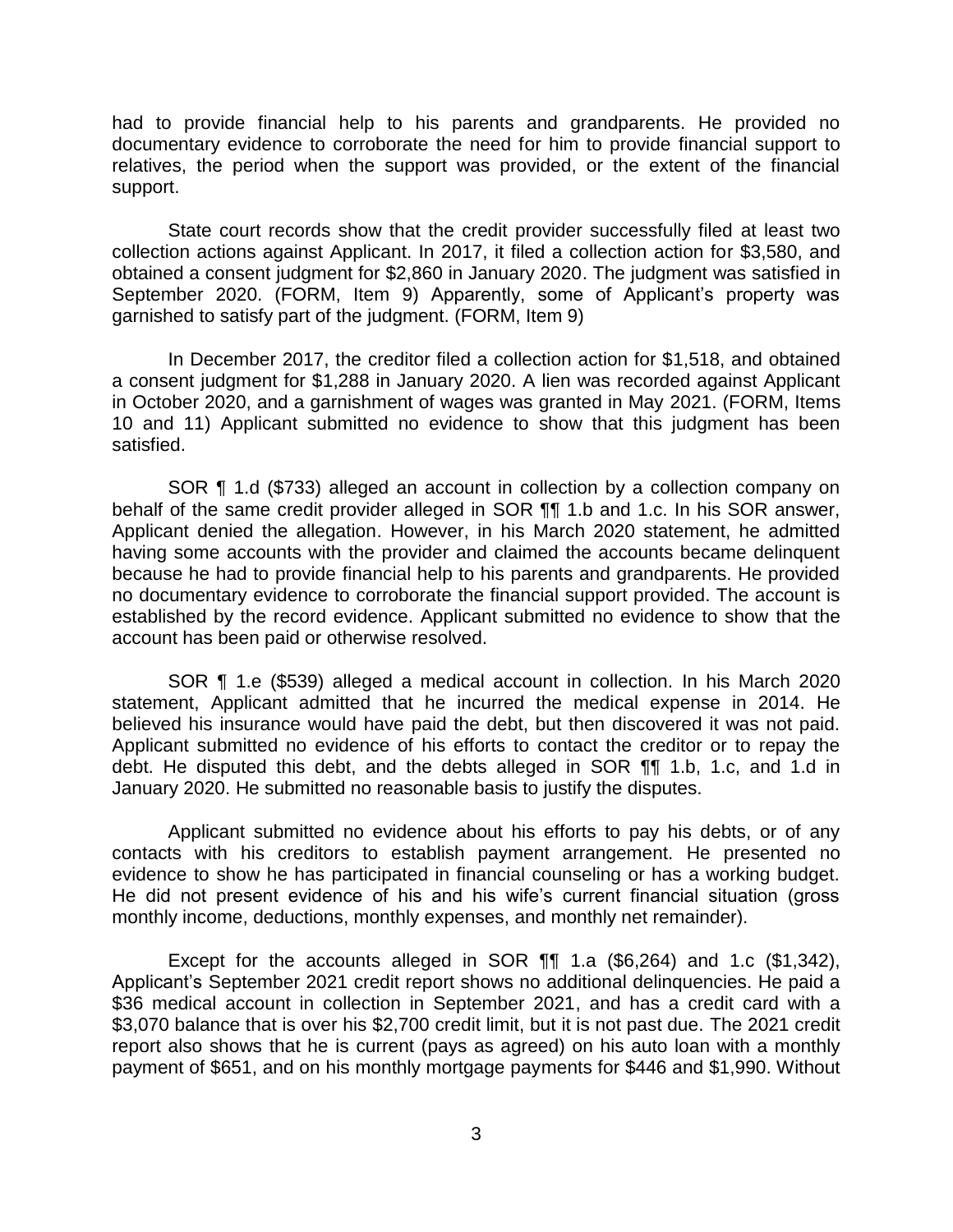any documentary evidence of his current financial situation, it is not possible for me to assess whether or not he is financially overextended

#### **Policies**

The SOR was issued under Executive Order (Exec. Or.) 10865, *Safeguarding Classified Information Within Industry* (February 20, 1960), as amended; DOD Directive 5220.6, *Defense Industrial Personnel Security Clearance Review Program* (Directive) (January 2, 1992), as amended; and the *National Security Adjudicative Guidelines for Determining Eligibility for Access to Classified Information or Eligibility to Hold a Sensitive Position* (AGs), applicable to all adjudicative decisions issued on or after June 8, 2017.

Eligibility for access to classified information may be granted "only upon a finding that it is clearly consistent with the national interest to do so." Exec. Or. 10865, *Safeguarding Classified Information within Industry* § 2 (Feb. 20, 1960), as amended. The U.S. Supreme Court has recognized the substantial discretion of the Executive Branch in regulating access to information pertaining to national security, emphasizing that "no one has a 'right' to a security clearance." *Department of the Navy v. Egan*, 484 U.S. 518, 528 (1988).

The AGs list disqualifying and mitigating conditions for evaluating a person's suitability for access to classified information. Any one disqualifying or mitigating condition is not, by itself, conclusive. However, the AGs should be followed where a case can be measured against them, as they represent policy guidance governing access to classified information. Each decision must reflect a fair, impartial, and commonsense consideration of the whole person and the factors listed in SEAD 4, App. A ¶¶ 2(d) and 2(f). All available, reliable information about the person, past and present, favorable and unfavorable, must be considered.

Security clearance decisions resolve whether it is clearly consistent with the national interest to grant or continue an applicant's security clearance. The Government must prove, by substantial evidence, controverted facts alleged in the SOR. If it does, the burden shifts to the applicant to rebut, explain, extenuate, or mitigate the facts. The applicant bears the heavy burden of demonstrating that it is clearly consistent with the national interest to grant or continue his or her security clearance.

 Persons with access to classified information enter into a fiduciary relationship with the Government based on trust and confidence. Thus, the Government has a compelling interest in ensuring each applicant possesses the requisite judgment, reliability, and trustworthiness of those who must protect national interest as their own. The "clearly consistent with the national interest" standard compels resolution of any reasonable doubt about an applicant's suitability for access in favor of the Government. "[S]ecurity clearance determinations should err, if they must, on the side of denials." *Egan*, 484 U.S. at 531; SEAD 4, ¶ E(4); SEAD 4, App. A, ¶¶ 1(d) and 2(b). Clearance decisions are not a determination of the loyalty of the applicant concerned. They are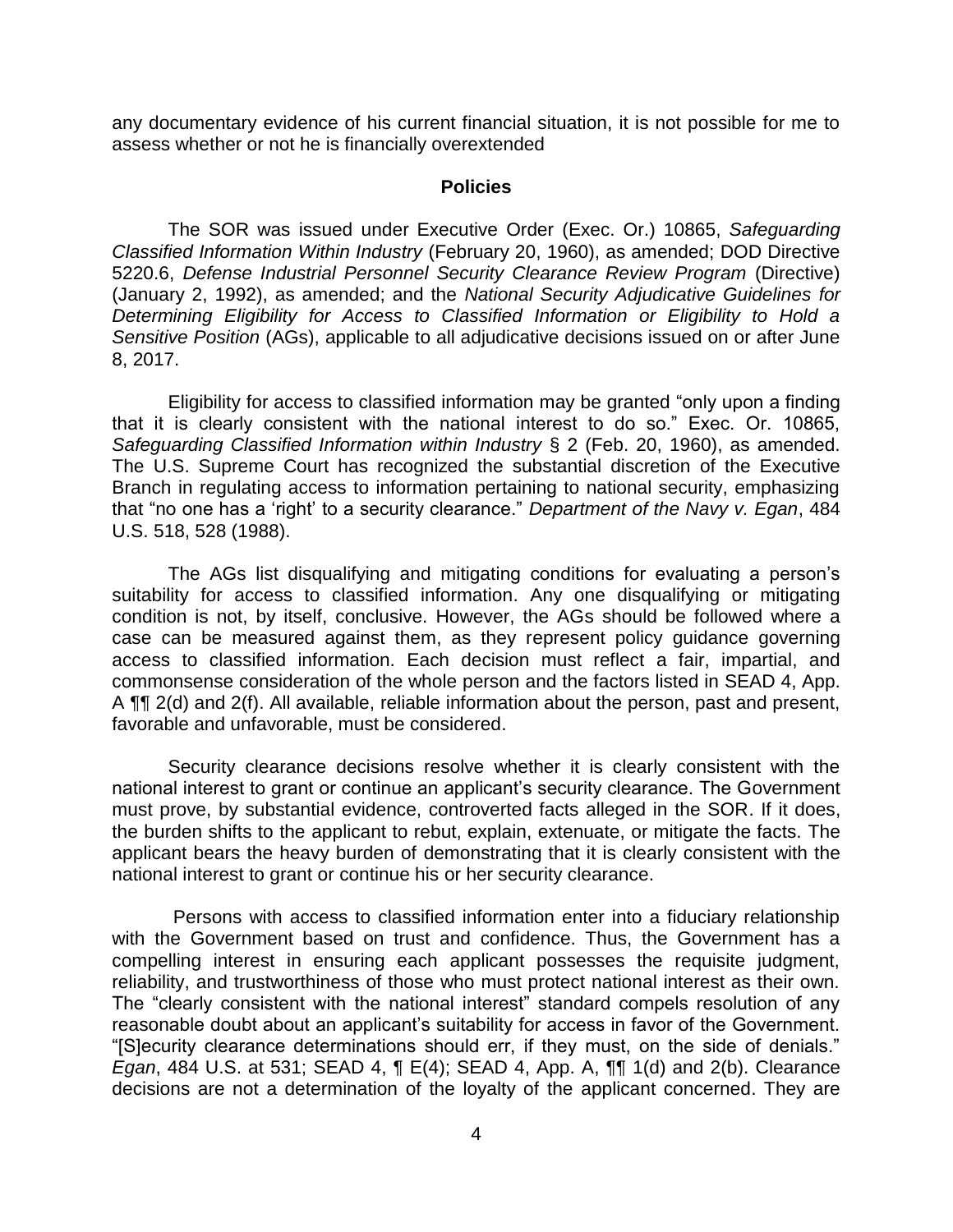merely an indication that the applicant has or has not met the strict guidelines the Government has established for issuing a clearance.

### **Analysis**

#### **Financial Considerations**

AG  $\P$  18 articulates the security concern relating to financial problems:

Failure or inability to live within one's means, satisfy debts, and meet financial obligations may indicate poor self-control, lack of judgment, or unwillingness to abide by rules and regulations, all of which can raise questions about an individual's reliability, trustworthiness, and ability to protect classified or sensitive information. Financial distress can also be caused or exacerbated by, and thus can be a possible indicator of, other issues of personnel security concern such as excessive gambling, mental health conditions, substance misuse, or alcohol abuse or dependence. An individual who is financially overextended is at greater risk of having to engage in illegal or otherwise questionable acts to generate funds . . . .

Applicant's financial problems are documented in the record. Between 2010 and 2020, he acquired five delinquent accounts, three of which were charged off and two were in collection. The creditor of three of the accounts filed two collection suits and obtained two judgments against Applicant. Applicant presented no evidence of any good-faith efforts on his part to pay, settle, or resolve his debts, except for disputing the accounts without articulating a reasonable basis for the disputes.

AG ¶ 19 provides disqualifying conditions that could raise a security concern and may be disqualifying in this case: "(a) inability to satisfy debts;" and "(c) a history of not meeting financial obligations." The record established these disqualifying conditions, requiring additional inquiry about the possible applicability of mitigating conditions.

The following mitigating conditions under AG ¶ 20 are potentially applicable:

(a) the behavior happened so long ago, was so infrequent, or occurred under such circumstances that it is unlikely to recur and does not cast doubt on the individual's current reliability, trustworthiness, or good judgment;

(b) the conditions that resulted in the financial problem were largely beyond the person's control (e.g., loss of employment, a business downturn, unexpected medical emergency, a death, divorce or separation, clear victimization by predatory lending practices, or identity theft), and the individual acted responsibly under the circumstances;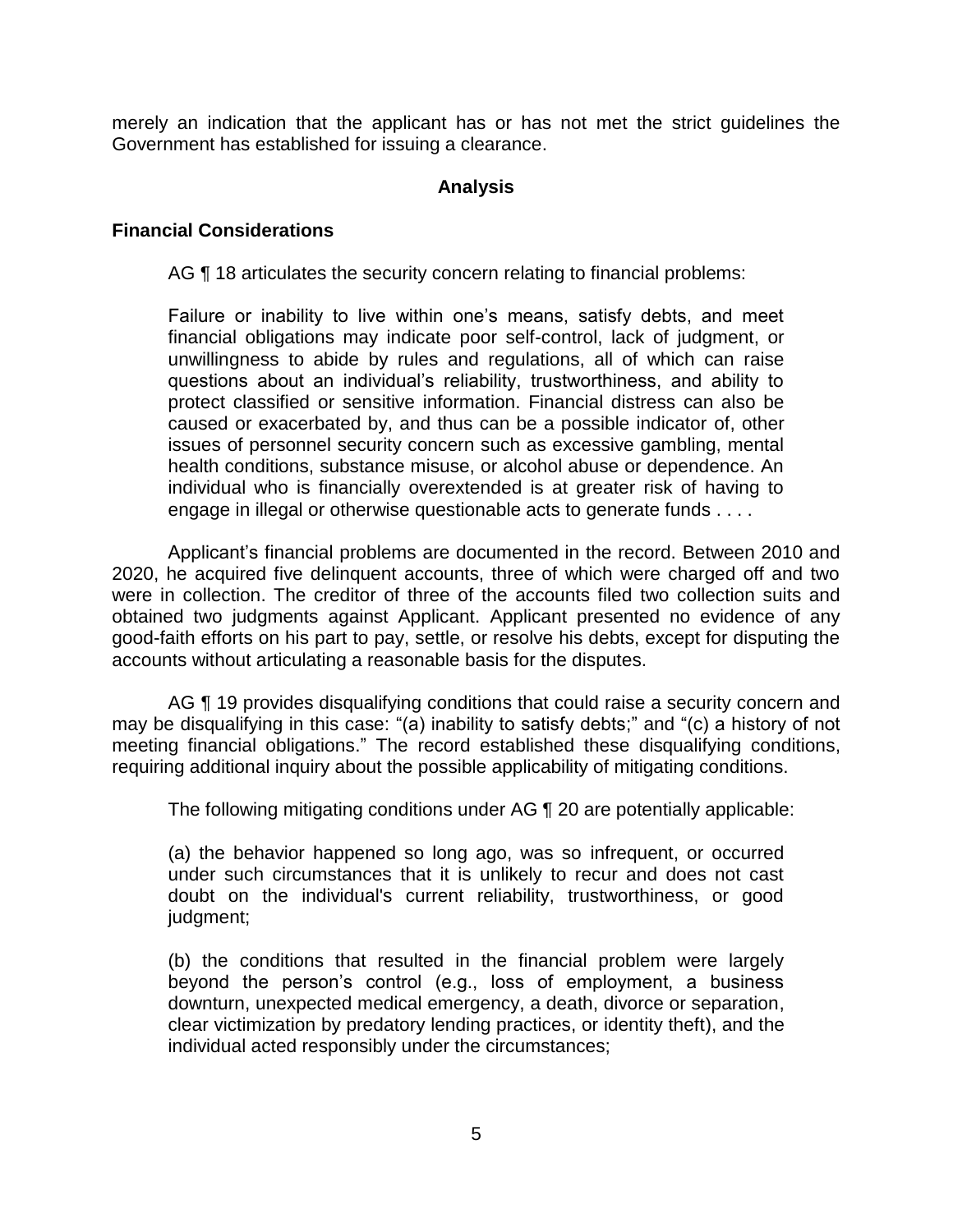(c) the individual has received or is receiving financial counseling for the problem from a legitimate and credible source, such as a non-profit credit counseling service, and there are clear indications that the problem is being resolved or is under control; and

(d) the individual initiated and is adhering to a good-faith effort to repay overdue creditors or otherwise resolve debts.

Applicant claimed his financial situation was aggravated because he had to provide financial help to his parents and grandparents. He implied that his income alone was insufficient to pay his accrued debts, living expenses, and assist his family. Notwithstanding, he failed to submit documentary evidence to corroborate his claims of providing support to his family. Even if his financial problems could be attributed to, or were aggravated by, circumstances beyond his control (providing financial assistance to his parents), Applicant's evidence is insufficient to show he has been financially responsible under his circumstances. Applicant failed to submit evidence of his contacts with his creditors or of any payments made since he acquired the debts. He failed to establish his good-faith efforts to resolve his delinquent debts and that his financial situation is under control.

Clearance decisions are aimed at evaluating an applicant's judgment, reliability, and trustworthiness. They are not a debt-collection procedure. The guidelines do not require an applicant to establish resolution of every debt or issue alleged in the SOR. An applicant needs only to establish a plan to resolve financial problems and take significant actions to implement the plan. There is no requirement that an applicant immediately resolve issues or make payments on all delinquent debts simultaneously, nor is there a requirement that the debts or issues alleged in an SOR be resolved first. Rather, a reasonable plan and concomitant conduct may provide for the payment of such debts, or resolution of such issues, one at a time.

In this instance, the evidence is insufficient to demonstrate Applicant's current financial responsibility, and that his financial problems are being resolved and are under control. Mere promises to resolve financial issues in the future, without further confirmed actions, are insufficient. In this case, Applicant did not make any offers to resolve any of the accounts in the future. Additionally, he presented no evidence to show he has participated in financial counseling or has a working budget. He did not present evidence of his current financial situation (gross monthly income, deductions, monthly expenses, and monthly net remainder). The financial considerations security concerns are not mitigated.

#### **Whole-Person Concept**

I considered the potentially disqualifying and mitigating conditions in light of all the facts and circumstances surrounding this case, and under the whole-person concept. Security Executive Agent Directive (SEAD) 4, App. A, ¶¶ 2(a) and 2(d). I have incorporated my comments under Guideline F in my whole-person analysis. Some of